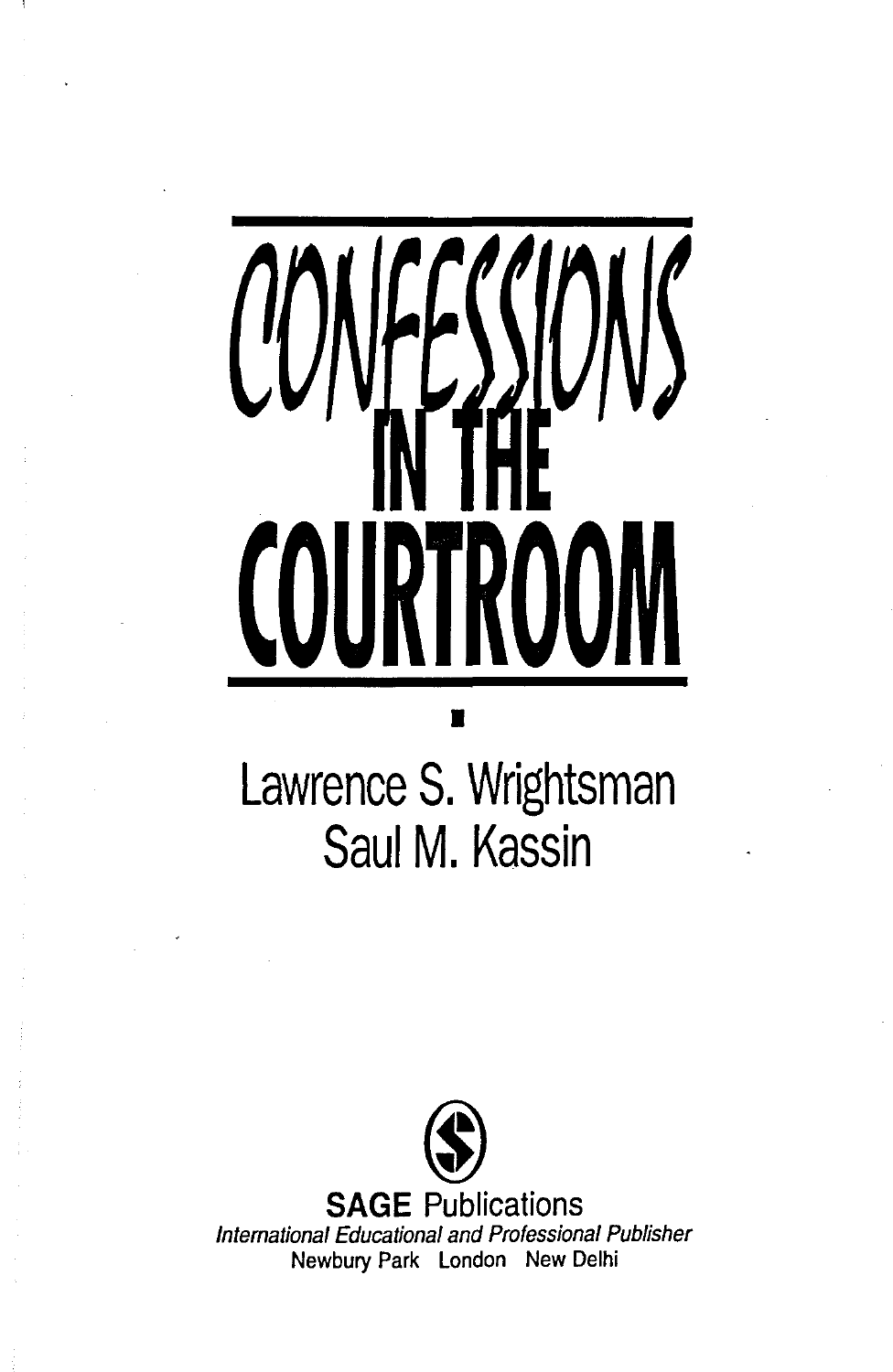## **Contents**

|    | Preface                                         | ix    |
|----|-------------------------------------------------|-------|
|    | Acknowledgments                                 | X1    |
| 1. | <b>Confessions in Court</b>                     | 1     |
|    | Definition of a Confession                      | 3     |
|    | The Complexity of Confessions                   | 4     |
|    | The Confession of Brian Keith Bell              | 6     |
|    | A Jury Trial From the Jurors' Perspective       | 12    |
|    | <b>Recurring Themes</b>                         | 18    |
|    | Overview of the Book                            | 19    |
| 2. | The Law: A Historical View                      | $-20$ |
|    | Shifts in English Jurisprudence                 | 21    |
|    | U.S. Supreme Court Decisions in the Early 1900s | 22    |
|    | Dual Objectives                                 | 26    |
|    | The Voluntariness Criterion                     | 27    |
|    | A Hearing to Assess Voluntariness               | 29    |
|    | The Impact of the Warren Court                  | 30    |
|    | A Shift Toward Admissibility                    | 34    |
|    |                                                 |       |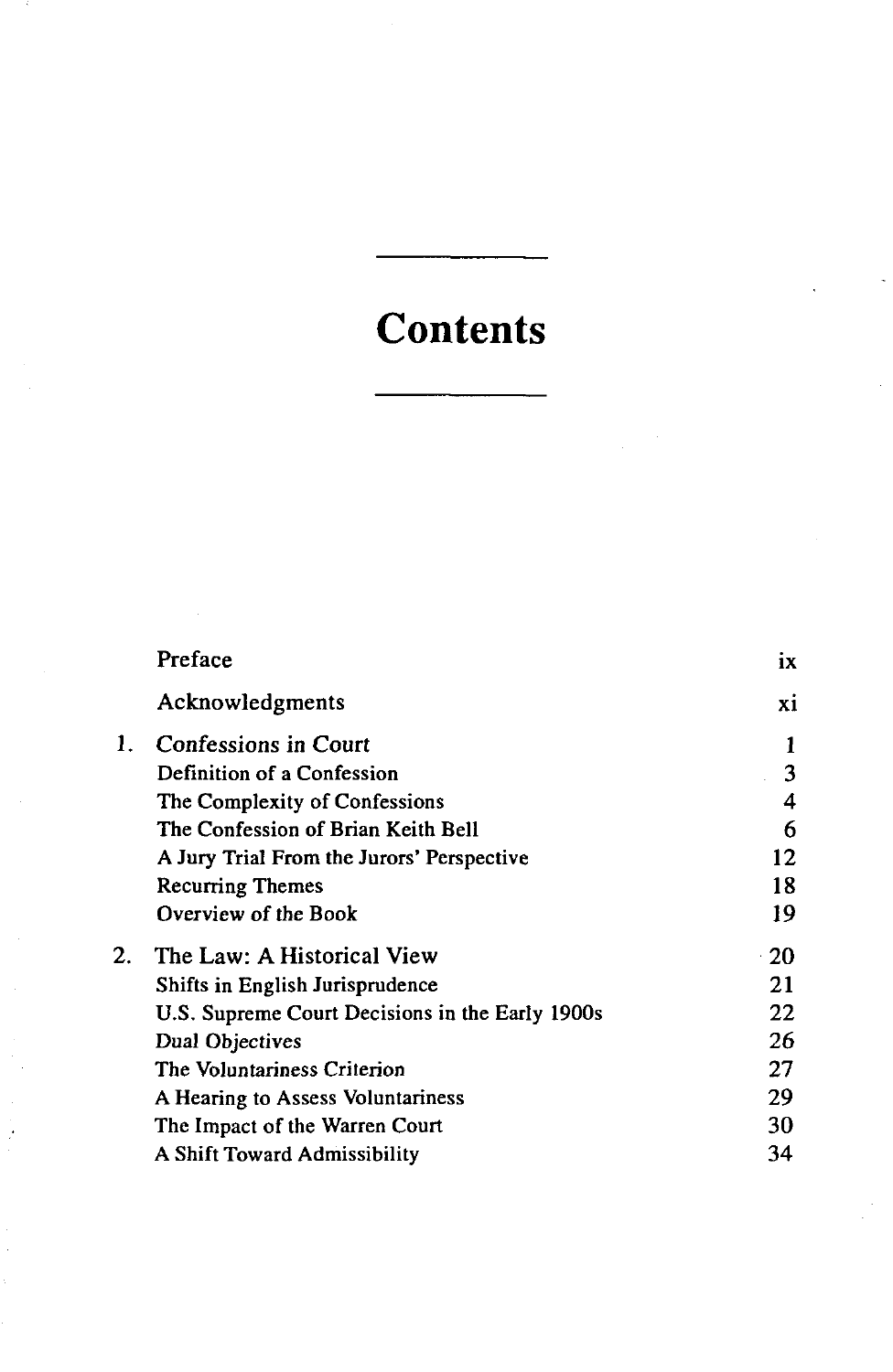| 3. | <b>Recent Court Decisions:</b>                    |     |
|----|---------------------------------------------------|-----|
|    | A Not-So-Quiet Revolution                         | 35  |
|    | by Sara L. Bloom and                              |     |
|    | Lawrence S. Wrightsman                            |     |
|    | Confession by a Mentally Deficient Child          | 38  |
|    | <b>Confession Under Extenuating Circumstances</b> | 40  |
|    | Police Coercion Needed to Find                    |     |
|    | a Confession Involuntary                          | 46  |
|    | Applying the "Harmless Error" Rule                |     |
|    | to Confessions                                    | 50  |
|    | Pretrial Publicity About a Confession             | 53  |
|    | Conclusion                                        | 57  |
| 4. | Police Interrogations                             | 59  |
|    | A Historical Review of the Use                    |     |
|    | of Confessions                                    | 59  |
|    | Interrogation in Other Countries                  | 61  |
|    | An Assumption of Guilt                            | 62  |
|    | Interrogation by Police in the United States      | 63  |
| 5. | Why People Confess:                               |     |
|    | <b>Psychological Perspectives</b>                 | 84  |
|    | Types of False Confessions                        | 85  |
|    | <b>Psychological Perspectives</b>                 | 93  |
|    | <b>True Confessions</b>                           | 100 |
| 6. | Jurors' Reactions to Confessions Evidence         | 102 |
|    | Probability-of-Commission Estimates               | 109 |
|    | <b>Summary and Conclusions</b>                    | 126 |
| 7. | The Psychologist as Expert Witness                | 127 |
|    | Early Efforts to Testify                          | 127 |
|    | <b>Standards for Admissibility</b>                | 129 |
|    | The Paul Ingram Case: An Example                  |     |
|    | of a Coerced-Internalized Confession              | 130 |
|    | The Bradley Page Case: An Example                 |     |
|    | of a Coerced-Compliant Confession                 | 131 |
|    | What Does Psychological Testimony                 |     |
|    | Have to Offer?                                    | 135 |